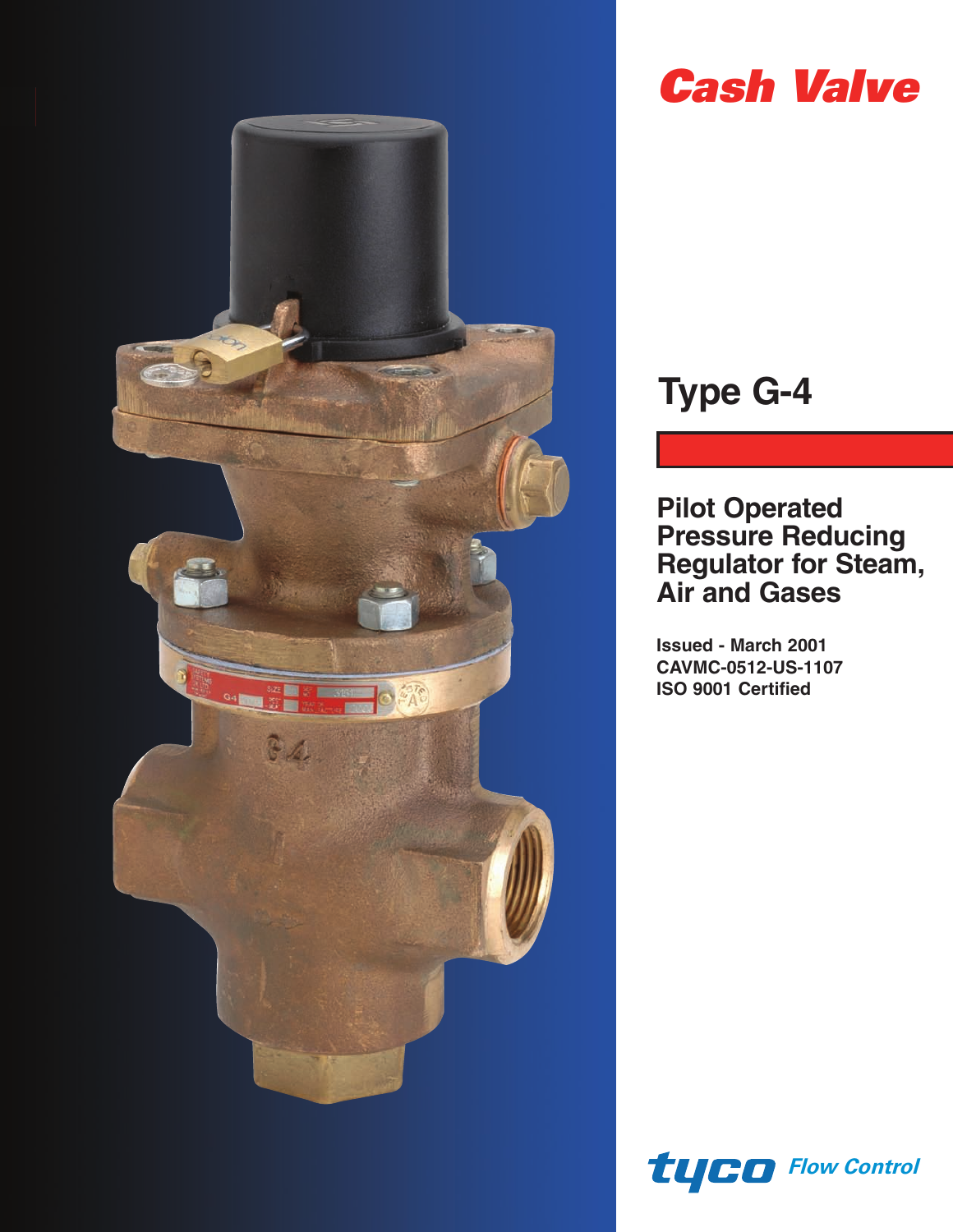## **Description**

| FIG 2042 - Bronze | FIG 2043 - Bronze                         |                                                                  |                                                                                             | FIG 2046 - Cast Steel                                                                            |                                                                                                                                                             |  |  |
|-------------------|-------------------------------------------|------------------------------------------------------------------|---------------------------------------------------------------------------------------------|--------------------------------------------------------------------------------------------------|-------------------------------------------------------------------------------------------------------------------------------------------------------------|--|--|
|                   |                                           |                                                                  |                                                                                             |                                                                                                  |                                                                                                                                                             |  |  |
|                   | $1/2$ $3/4$ 1 $11/4$ $11/2$ 2             | $2^{1/2}$ 3<br>4                                                 | 5 6                                                                                         |                                                                                                  |                                                                                                                                                             |  |  |
|                   |                                           |                                                                  |                                                                                             |                                                                                                  |                                                                                                                                                             |  |  |
| $5* - 300$        | $5* - 300$                                | $5* - 235$<br>Air & Gases<br>$5* - 175$<br><b>Steam</b>          |                                                                                             | 5-300                                                                                            | 5<br>$-175$                                                                                                                                                 |  |  |
| <b>NPT</b>        | <b>CL150 and CL300</b><br>per ANSI B16.24 |                                                                  |                                                                                             | <b>CL150 and CL300</b><br>per ANSI B16.5                                                         |                                                                                                                                                             |  |  |
|                   |                                           |                                                                  |                                                                                             | • $(1/2)$ and $(3/4)$ sizes<br>restricted internals in 1" body.<br>• $(11/4)$ and $(11/2)$ sizes |                                                                                                                                                             |  |  |
|                   |                                           | $1\frac{1}{2}$ $3\frac{1}{4}$ 1 $1\frac{1}{4}$ 1 $\frac{1}{2}$ 2 | 1 to 5 psig reduced pressure available with low pressure top maximum inlet pressure 100psig | FIG 2044 - Cast Iron<br><b>CL125</b><br>per ANSI B16.1                                           | 1/23/4111/411/2221/234 56<br>Pressure/Temperature Ratings Are Strictly In Accordance With The Table Below.<br>$5 - 175$<br>restricted internals in 2" body. |  |  |

## **Features**

The G-4 regulator is a self-actuating pilot operated pressure reducing valve, and is the most versatile of its kind available. The G-4 handles a wide range of pressure reducing applications. Over 100 years of manufacturing experience under the IMI Bailey-Birkett, Ltd. trademark, and continuous improvement in design and performance provides Cash Valve G-4 users with the best regulator of its type.

- **Extremely Compact Design.** In general the G-4 is much smaller than other types of regulators for the same duty.
- **Constant Outlet Pressure** is maintained right up to the maximum rated capacity of the valve, and is unaffected by changes in the flow rate or inlet pressure.
- **Very High Flow Rates** can be achieved due to the full lift capability of the main valve assembly and the design of the valve body.
- **Positive Shut Off** is ensured by accurate guiding of the pilot and main valve assemblies. Non-metallic trims are available to give dead tight shut-off on air and gas applications.
- I**nterchangeability** of the pilot valve component parts simplifies maintenance and allows for greater flexibility of spare parts.
- **The Finest Materials** are used throughout the construction of every G4 regulator and the highest standard of engineering skill is maintained by the

use of modern machinery and closely controlled manufacturing methods.

- **Available in Bronze, Cast Iron and Steel** construction to allow for pressures up to 600 psi and temperatures up to 800°F.
- **Engineering Assistance** and additional technical service is available, including specially prepared parts kits to enable either routine servicing or complete overhauls to be carried out.
- **Outlet Pressure Regulation** up to 3" size  $\pm$  1/2% ( $\pm$  1/2 psig below 100 psig); Above  $3^{\circ}$  size  $\pm$  1% ( $\pm$  1 psig below 100 psig); Pressure rise to dead end = 1%.

|                    | <b>Pressure Temperature Ratings</b> |                         |                         |       |     |                 |     |                               |         |  |  |  |  |
|--------------------|-------------------------------------|-------------------------|-------------------------|-------|-----|-----------------|-----|-------------------------------|---------|--|--|--|--|
|                    | <b>Material</b>                     | <b>End Connection</b>   |                         |       |     | Pressure (psig) |     |                               |         |  |  |  |  |
| <b>Description</b> | <b>ASTM Spec.</b>                   | <b>ANSI Class</b>       | 0 <sub>to</sub><br>150F | 1250F |     |                 |     | 1300F 1400F 1450F 1500F 1750F |         |  |  |  |  |
| Cast Iron          | A126 Class B                        | CL125 (Iron)            | 200                     | 175   | 160 | 135             | 125 |                               |         |  |  |  |  |
| <b>Bronze</b>      | <b>B62 Alloy 836</b>                | CL150 (Bronze)          | 225                     | 195   | 180 | 150             | _   | _                             |         |  |  |  |  |
|                    |                                     | CL300 (Bronze)          | 500                     | 425   | 390 | 300             |     |                               |         |  |  |  |  |
|                    |                                     | CL250 (Bronze Threaded) | 400                     | 365   | 300 | 250             |     |                               |         |  |  |  |  |
| Carbon Steel       | A216 GR WCB                         | CL150 (Steel)           | 285                     | 245   | 230 | 195             | 185 | 170                           | $\star$ |  |  |  |  |
|                    | A351 CF8 (304)                      | CL300 (Steel)           | 740                     | 660   | 655 | 630             | 615 | 590                           | 500     |  |  |  |  |
|                    |                                     | CL250 (Steel Threaded)  | 600                     | 530   | 525 | 500             | 490 | 470                           | 460     |  |  |  |  |

\* 570F for 150 psig

**Minimum Pressure Differential** The pressure differential is the difference between the inletpressure and outlet (reduced) pressure. The minimum allowable pressure differential varies depending upon both the inlet pressure and the size of the valves Valve | Inlet Press. | Minimum Press. Size | Range (psig) Differential (psig) 10-50 5  $1/2$ "-2" 50-120 10 120 PLUS 15 2<sup>1</sup>/2"-4" 10-50 10<br>50 PLUS 15 50 PLUS 5"-6" Refer to Refer to<br>sales office sales office sales office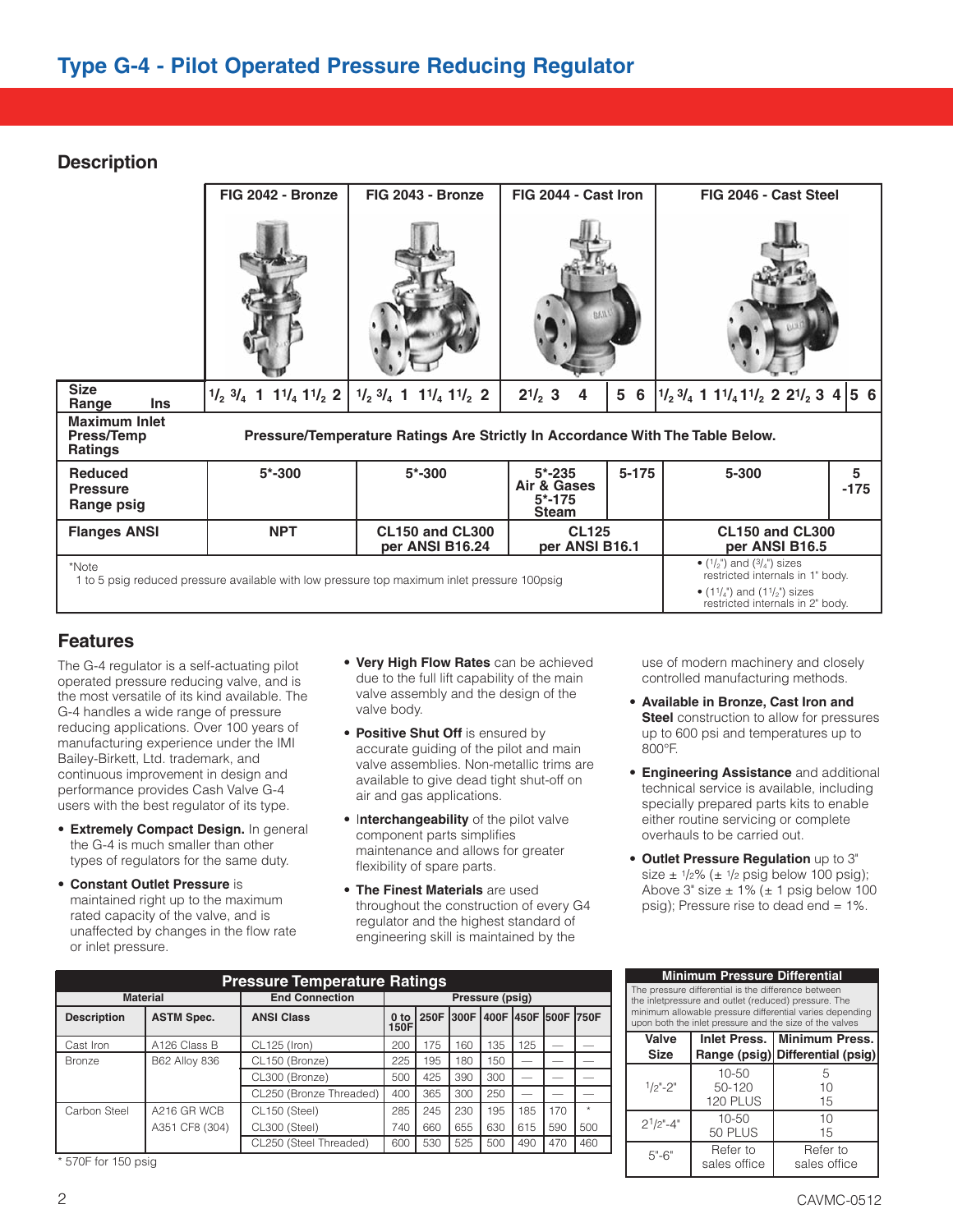## **Applications**

Standard G-4 pressure regulators are fitted with stainless steel valves and seats to use on steam, air and gases up to a maximum temperature of 800°F.

For air and gas applications where a positive shutoff is essential, non-metallic

# **Typical Installation**

trims are available for temperatures up to 395°F.

#### **Typical Installations:**

Here are but a few of the many possible installations for the Type G-4: Dryers,

ovens, oil heaters, molding machines, steam jacketed equipment, sterilizers, steam cookers, large capacity kilns, retorts, heat exchangers, paper and board machines, cookers, heating lines, steam driven auxiliaries — blowers,



# **Operation Section View Of Valve Section View** Section View

The G-4 regulator is primarily designed for use on steam although it works equally well with air and gases. It will maintain a constant pressure irrespective of variations in inlet pressure or steam demand from the system.

Steam at inlet pressure passes through the inlet relay port (G) to the pilot valve (D). Both pilot and main valves (H) initially are closed by the action of the pilot and main valve springs (E & I).

The pilot valve is opened by clockwise rotation of the adjusting screw (A) which compresses the adjusting spring (B) and applies load to the topside of the diaphragm (C), pushing open the pilot valve. Steam at inlet pressure now passes through the pilot valve and a relay port (K) to the piston (F), which pushes open the main valve.

The inlet steam is reduced in pressure as it passes through the open main valve and seat to the valve outlet. At the same time

steam at outlet pressure passes up the relay port (L) to the underside of the diaphragm.

The opening of the main valve determines the outlet pressure and this in turn is controlled by the pilot valve. The outlet pressure is a result of balancing the action of the adjusting spring on the top of the diaphragm against the reduced pressure acting on the underside, thus controlling the opening of the pilot valve.

The sensitivity of the diaphragm and adjusting spring ensure that any variation in reduced pressure will cause the pilot valve to open or close sufficiently to move the piston and main valve between the fully open and closed positions. Thus the out-let pressure is accurately maintained under all operating conditions. Outlet pressure is increased by clockwise rotation of the adjusting screw, or decreased by counterclockwise rotation.

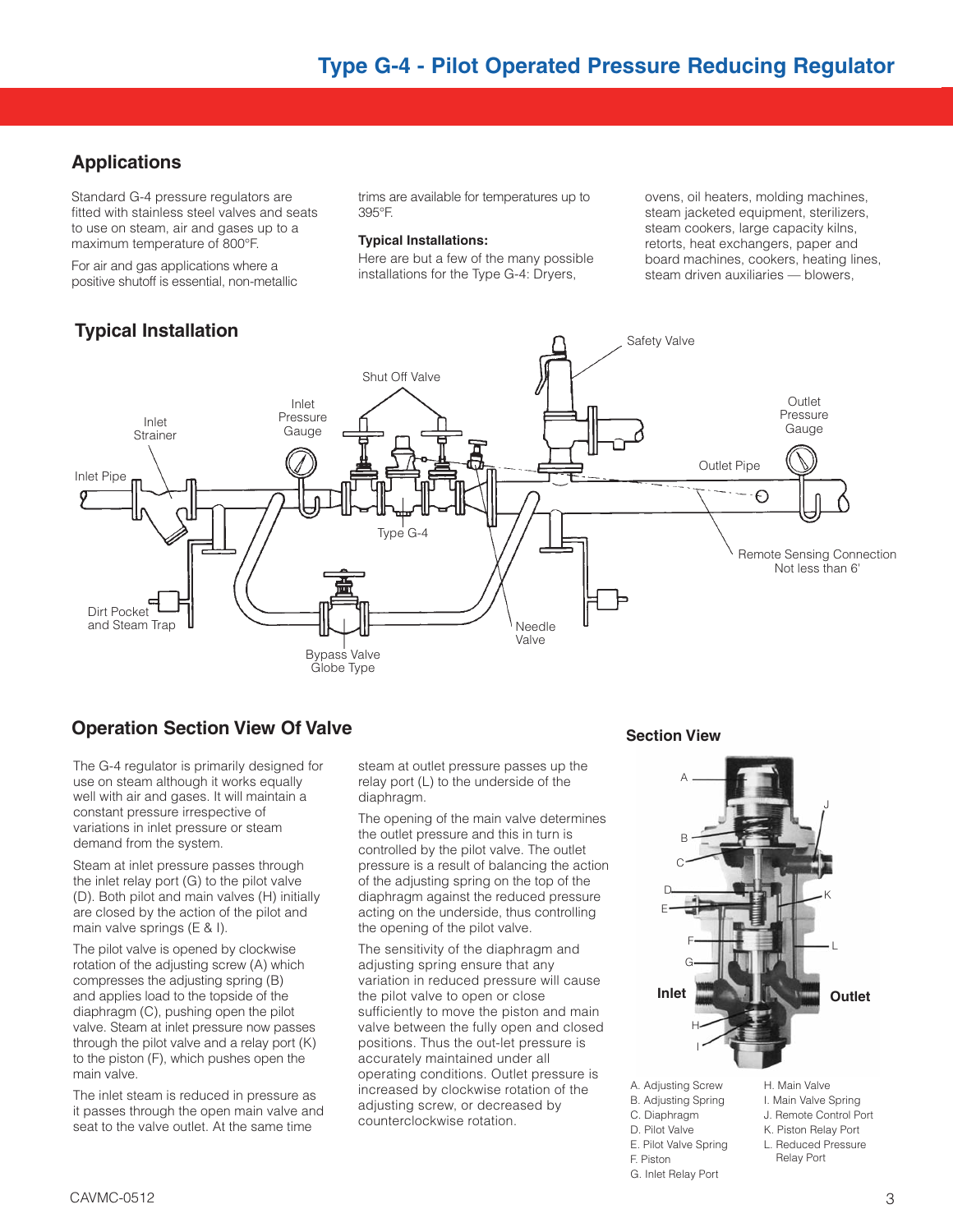## $S$  pecifications

#### **Dimensions**

|        |                |  | <b>Fig 2042</b> |                                                                               |  |                             | <b>Fig 2043</b> |                                                                                                                     |                           |              | <b>Fig 2044</b> |                                                                                                                                                                                                                                                                                               |                |                     |           | <b>Fig 2046</b> |      |                 |
|--------|----------------|--|-----------------|-------------------------------------------------------------------------------|--|-----------------------------|-----------------|---------------------------------------------------------------------------------------------------------------------|---------------------------|--------------|-----------------|-----------------------------------------------------------------------------------------------------------------------------------------------------------------------------------------------------------------------------------------------------------------------------------------------|----------------|---------------------|-----------|-----------------|------|-----------------|
| l Size | $1\frac{1}{2}$ |  |                 | $3/4$ 1 $11/4$ $11/3$ 2                                                       |  | $1/2$ $3/4$ 1 $1/4$ $1/2$ 2 |                 |                                                                                                                     | $2^{1/2}$ 3               | 4 5          |                 | - 6                                                                                                                                                                                                                                                                                           |                |                     | $2^{1/2}$ |                 |      |                 |
| l A    |                |  |                 | $4^{1}/_{8}$ $4^{1}/_{8}$ $4^{1}/_{2}$ $4^{7}/_{8}$ $5^{1}/_{4}$ $6^{3}/_{8}$ |  |                             |                 | $5\frac{1}{2}$ $5\frac{5}{8}$ $6\frac{3}{4}$ 7 $7\frac{1}{2}$ $8\frac{1}{2}$ 10 $11\frac{1}{4}$ 13 $\frac{1}{2}$ 16 |                           |              |                 | $16^{1/2}$                                                                                                                                                                                                                                                                                    | 63/7           |                     | 10        | $111/7$ $131/5$ |      | $16 \t16^{1/2}$ |
| lв.    |                |  |                 |                                                                               |  |                             |                 |                                                                                                                     |                           |              |                 | 8 81/4 83/ <sub>8</sub> 95/ <sub>8</sub> 97/ <sub>8</sub> 101/4   8 81/4 83/ <sub>8</sub> 95/ <sub>8</sub> 97/ <sub>8</sub> 101/4   113/ <sub>4</sub> 12 133/ <sub>8</sub> 163/ <sub>4</sub> 175/ <sub>8</sub>   83/4 101/ <sub>2</sub> 111/ <sub>4</sub> 111/4 123/4 153/4 161/ <sub>2</sub> |                |                     |           |                 |      |                 |
| lc.    |                |  |                 | $2^{3}/_{8}$ $2^{1}/_{2}$ $2^{5}/_{8}$ 3 $3^{1}/_{8}$ $3^{1}/_{4}$            |  |                             |                 | $2^{3}/_{8}$ $2^{1}/_{2}$ $2^{5}/_{8}$ 3 $3^{1}/_{8}$ $3^{1}/_{4}$                                                  | $5^{1}/_{4}$ $5^{3}/_{4}$ | $6^{7}/_{8}$ | - 9             | $9^{3}/_{4}$                                                                                                                                                                                                                                                                                  | $2^{3}/_{4}$   | $3^{1/2}$ $5^{1/2}$ |           | $5^{3}/_{4}$    | 85/3 | $93/7$          |
|        |                |  |                 |                                                                               |  |                             |                 | <b>Wt.Ib.</b> 13.2 15.0 15.4 23.8 28.0 33.9   17.6 18.9 19.8 30.0 35.9 45.8                                         |                           |              |                 | 77.0 104.0 174.0 247.0 351.0                                                                                                                                                                                                                                                                  | 30.0 58.0 93.0 |                     |           | 115.0 192.0     |      | 273.0 381.0     |

#### **Standard Assembly Low Pressure Top Assembly Remote Control**





We recommend a remote sensing connection be fitted whenever:

- 1. The outlet pressure is below 55% of the inlet pressure.
- 2. A low pressure top
- assembly is fitted.

\*NOTE:

3. Difficult outlet pipework conditions occur.

Please refer to factory for more details.

#### **Materials of Construction**

| Part No. | Part                              | Figure 2042 & 2043                                                                                       | Figure 2044               | Figure 2046                                              |
|----------|-----------------------------------|----------------------------------------------------------------------------------------------------------|---------------------------|----------------------------------------------------------|
|          | Body                              | <b>Bronze or Stainless Steel</b>                                                                         | Cast Iron                 | Cast Steel                                               |
| 2        | Main Valve*                       | Stainless Steel                                                                                          | <b>Stainless Steel</b>    | <b>Stainless Steel</b>                                   |
| 3        | Main Valve Seat                   | Stainless Steel                                                                                          | Stainless Steel           | Stainless Steel                                          |
| 4        | <b>Bottom Plug Cover</b>          | Manganese Bronze                                                                                         | Cast Iron/Aluminum Bronze | Stainless Steel                                          |
| 5        | Piston                            | <b>Brass</b>                                                                                             | <b>Bronze</b>             | Steel                                                    |
| 6        | Piston Rings                      | Phosphor Bronze                                                                                          | Phosphor Bronze           | Chrome Iron                                              |
|          | Liner                             | Stainless Steel                                                                                          | <b>Stainless Steel</b>    | Stainless Steel                                          |
| 8        | Piston Guide                      | Stainless Steel                                                                                          | <b>Stainless Steel</b>    | <b>Stainless Steel</b>                                   |
|          |                                   |                                                                                                          |                           | (6" Monel <sup>®</sup> )                                 |
| 21       | Main Valve Spring                 | Stainless Steel                                                                                          | Stainless Steel           | Stainless Steel                                          |
| 25       | Pilot Valve Top                   | <b>Bronze</b>                                                                                            | <b>Bronze</b>             | Steel                                                    |
| 26       | Pilot Valve*                      | Stainless Steel                                                                                          | <b>Stainless Steel</b>    | Stainless Steel                                          |
| 27       | Pilot Valve Plug                  | Stainless Steel                                                                                          | Stainless Steel           | <b>Stainless Steel</b>                                   |
| 29       | Diaphragm                         | Stainless Steel                                                                                          | Stainless Steel           | <b>Stainless Steel</b>                                   |
| 31       | Pilot Valve Spring                | Stainless Steel                                                                                          | <b>Stainless Steel</b>    | <b>Stainless Steel</b>                                   |
| 33       | Adjusting Spring                  | Steel                                                                                                    | <b>Steel</b>              | Steel                                                    |
| 49       | Diaphragm for low<br>pressure top | Phosphor Bronze                                                                                          | Phosphor Bronze           | N/A                                                      |
|          |                                   | Gaskets-Steam-Non Asbestos Material. Air & Gases-Teflon® (2" & below) Rubber Bonded Cork (21/2" & above) |                           | Note: For full parts list please refer to installation & |

\*Main and pilot valves are fitted with elastomeric inserts for use on air and gases when tight shut-off is required. maintenance instructions available on request.

| <b>Trim Selection</b> |                         | Duty                                                          | <b>Trim</b>        |
|-----------------------|-------------------------|---------------------------------------------------------------|--------------------|
|                       |                         | Steam                                                         | Stainless Steel    |
|                       | <b>Standard Valve</b>   | Compressed air, carbon dioxide,<br>nitrogen, hydrogen, helium | Nitrile            |
|                       | Oxygen Fig. 2043/3 only | Oxygen, methane                                               | Viton <sup>®</sup> |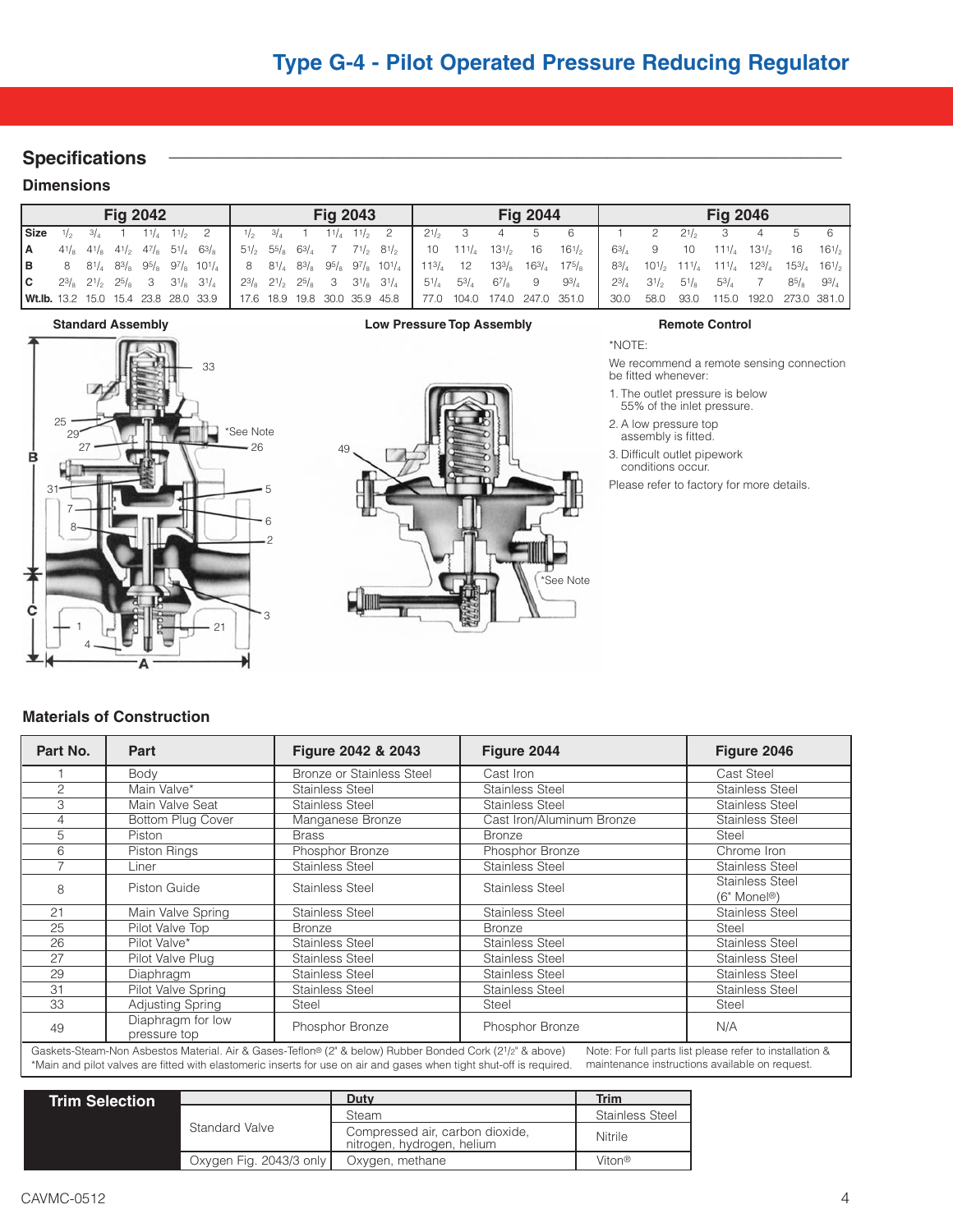### $S$  pecifications

#### **Springs**

| <b>Valve Size</b>      |                     |                         |  |  |  |  |  |  |  |  |
|------------------------|---------------------|-------------------------|--|--|--|--|--|--|--|--|
|                        | $1/2" - 4"$         |                         |  |  |  |  |  |  |  |  |
| $1 - 5$                |                     | $5 - 20$                |  |  |  |  |  |  |  |  |
| $5 - 50$<br>$10 - 100$ | (Yellow)<br>(Black) | $10 - 50$<br>$40 - 100$ |  |  |  |  |  |  |  |  |
| $40 - 150$             | (White)             | $50 - 175$              |  |  |  |  |  |  |  |  |
| $50 - 200$             | (Green)             |                         |  |  |  |  |  |  |  |  |
| 100 - 300              | (Red)               |                         |  |  |  |  |  |  |  |  |

\*Not Color Coded

A special Low Pressure Top assembly should be fitted for outlet pressures from 1 up to 5 psig. Low Pressure Tops are available for valves up to 4" size. Larger valves are not suitable for outlet pressures of less than 5 psig.

The Low Pressure Top is supplied as a complete conversion unit for fitting to the existing pilot valve assembly. It incorporates a large diaphragm, thus

providing a greater effective area and improved sensitivity to very low outlet pressure conditions.

**NOTE: It is advisable to select a spring which will ensure that there is at least 10% extra adjustment available above the required reduced set pressure. The spring with the lowest pressure range should be used whenever possible.**

#### **Capacities**

|                 |                          |      |      |              |           |                   | <b>Steam - Pounds per Hour</b> |                          |                          |                |                          |        |
|-----------------|--------------------------|------|------|--------------|-----------|-------------------|--------------------------------|--------------------------|--------------------------|----------------|--------------------------|--------|
| Inlet<br>Press. | Outlet<br>Press.         | 1/2  | 3/4  | $\mathbf{1}$ | $1^{1/4}$ | 1 <sup>1</sup> /2 | $\overline{c}$                 | $2^{1/2}$                | 3                        | $\overline{4}$ | 5                        | 6      |
|                 | Flow Coefficient $(C_v)$ | 2.1  | 4.3  | 7.1          | 10.7      | 15.6              | 26.8                           | 42.9                     | 53.4                     | 95.6           | 138.7                    | 197.5  |
| 25              | 20                       | 122  | 249  | 410          | 625       | 904               | 1555                           | $\overline{\phantom{0}}$ | $\overline{\phantom{0}}$ |                |                          |        |
|                 | 15                       | 142  | 290  | 478          | 728       | 1053              | 1810                           | 2903                     | 3620                     | 6940           | 9393                     | 13379  |
|                 | 5                        | 151  | 308  | 507          | 773       | 1118              | 1921                           | 3082                     | 3843                     | 6889           | 9971                     | 14202  |
| 50              | 45                       | 160  | 327  | 540          | 823       | 1189              | 2044                           |                          |                          |                |                          |        |
|                 | 25                       | 254  | 518  | 853          | 1300      | 1880              | 3231                           | 5183                     | 6463                     | 11586          | 16769                    | 23884  |
|                 | 5                        | 254  | 518  | 853          | 1300      | 1880              | 3231                           | 5183                     | 6463                     | 11586          | 16769                    | 23884  |
| 75              | 65                       | 240  | 490  | 807          | 1230      | 1778              | 3057                           | $\overline{\phantom{0}}$ |                          |                |                          |        |
|                 | 60                       | 274  | 560  | 923          | 1407      | 2034              | 3496                           | 5401                     | 6735                     | 12073          | 17474                    | 24887  |
|                 | 40                       | 351  | 717  | 1182         | 1801      | 2603              | 4475                           | 7178                     | 8951                     | 16045          | 23223                    | 33076  |
|                 | 5                        | 351  | 717  | 1182         | 1801      | 2603              | 4475                           | 7178                     | 8951                     | 16045          | 23223                    | 33076  |
| 100             | 90                       | 275  | 562  | 926          | 1411      | 2039              | 3505                           |                          |                          |                |                          |        |
|                 | 85                       | 318  | 650  | 1071         | 1632      | 2360              | 4056                           | 5984                     | 7463                     | 13377          | 19362                    | 27576  |
|                 | 55                       | 453  | 924  | 1522         | 2319      | 3352              | 5762                           | 9241                     | 11524                    | 20657          | 29899                    | 42583  |
|                 | 5                        | 453  | 924  | 1522         | 2319      | 3352              | 5762                           | 9241                     | 11524                    | 20657          | 29899                    | 42583  |
| 125             | 110                      | 356  | 728  | 1199         | 1827      | 2641              | 4540                           | 6486                     | 8088                     | 14499          | 20985                    | 29888  |
|                 | 65                       | 555  | 1133 | 1866         | 2844      | 4111              | 7067                           | 11334                    | 14134                    | 25334          | 36668                    | 52225  |
|                 | 10                       | 555  | 1133 | 1866         | 2844      | 4111              | 7067                           | 11334                    | 14134                    | 25334          | 36668                    | 52225  |
|                 | 5                        | 555  | 1133 | 1866         | 2844      | 4111              | 7067                           | 11334                    | 14134                    | 25334          |                          |        |
| 150             | 135                      | 391  | 798  | 1315         | 2004      | 2897              | 4980                           | 6850                     | 8543                     | 15313          | 22164                    | 31568  |
|                 | 80                       | 659  | 1344 | 2215         | 3375      | 4878              | 8385                           | 13448                    | 16771                    | 30061          | 43509                    | 61968  |
|                 | 10                       | 659  | 1344 | 2215         | 3375      | 4878              | 8385                           | 13448                    | 16771                    | 30061          | 43509                    | 61968  |
|                 | 5                        | 659  | 1344 | 2215         | 3375      | 4878              | 8385                           | 13448                    | 16771                    | 30061          |                          |        |
| 200             | 185                      | 440  | 898  | 1479         | 2254      | 3258              | 5600                           | 7096                     | 8850                     | 15863          | $\overline{\phantom{0}}$ |        |
|                 | 175                      | 550  | 1122 | 1848         | 2816      | 4071              | 6998                           | 10044                    | 12525                    | 22451          | 33150                    | 47200  |
|                 | 110                      | 852  | 1738 | 2863         | 4363      | 6306              | 10841                          | 17386                    | 21682                    | 38864          | 56250                    | 80114  |
|                 | 40                       | 852  | 1738 | 2863         | 4363      | 6306              | 10841                          | 17386                    | 21682                    | 38864          | 56250                    | 80114  |
| 250             | 235                      | 492  | 1003 | 1653         | 2519      | 3641              | 6260                           | 7378                     | 9200                     | 16492          |                          |        |
|                 | 175                      | 941  | 1920 | 3162         | 4818      | 6964              | 11972                          | 19200                    | 23944                    | 42918          | 62420                    | 88913  |
|                 | 135                      | 1054 | 2151 | 3544         | 5401      | 7806              | 13418                          | 21519                    | 26836                    | 48103          | 69622                    | 99159  |
|                 | 100                      | 1054 | 2151 | 3544         | 5401      | 7806              | 13418                          | 21519                    | 26836                    | 48103          | 69622                    | 99159  |
|                 | 55                       | 1054 | 2151 | 3544         | 5401      | 7806              | 13418                          | 21519                    | 26836                    | 48103          | 69622                    | 99159  |
| 300             | 285                      | 542  | 1105 | 1821         | 2775      | 4011              | 6895                           | 7619                     | 9501                     | 17030          |                          |        |
|                 | 175                      | 904  | 2527 | 4163         | 6344      | 9170              | 15762                          | 25279                    | 31525                    | 56507          | 81935                    | 116696 |
|                 | 165                      | 1255 | 2560 | 4218         | 6427      | 9289              | 15968                          | 25609                    | 31936                    | 57244          | 82854                    | 118004 |
|                 | 100                      | 1255 | 2560 | 4218         | 6427      | 9289              | 15968                          | 25609                    | 31936                    | 57244          | 82854                    | 118004 |
|                 | 75                       | 1255 | 2560 | 4218         | 6427      | 9289              | 15968                          | 25609                    | 31936                    | 57244          | 82854                    | 118004 |

These capacities are based on a 3% variance from the regulator's set point.